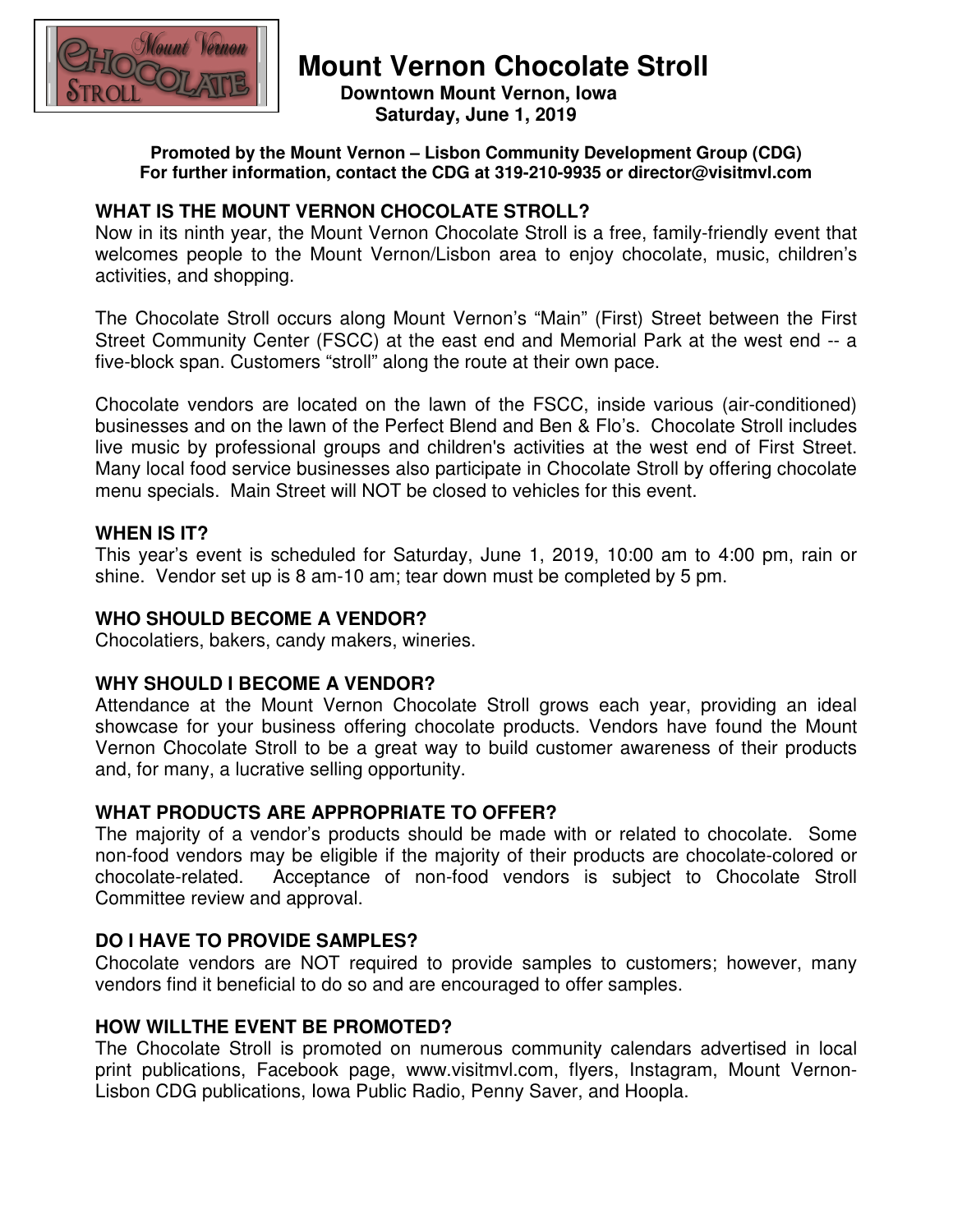

# **Mount Vernon Chocolate Stroll Saturday, June 1, 2019 Vendor Application - \$25 Vendor Fee**

#### **For further information, contact the CDG at 319-210-9935 or director@visitmvl.com**

#### **Please return application to the CDG by May 16, 2019**

**Please note: in addition to the Chocolate Stroll Vendor Application fee, most vendors will be required to have a temporary food service permit from Linn County Public Health, which currently costs \$33.50. For more information regarding the temporary food service permit, contact Linn County Public Health at (319) 892-6000**

| Today's Date: _____________________________                                                                                                                                                               |                                                                                                                                                                                                                |
|-----------------------------------------------------------------------------------------------------------------------------------------------------------------------------------------------------------|----------------------------------------------------------------------------------------------------------------------------------------------------------------------------------------------------------------|
|                                                                                                                                                                                                           |                                                                                                                                                                                                                |
|                                                                                                                                                                                                           |                                                                                                                                                                                                                |
|                                                                                                                                                                                                           |                                                                                                                                                                                                                |
|                                                                                                                                                                                                           |                                                                                                                                                                                                                |
|                                                                                                                                                                                                           |                                                                                                                                                                                                                |
|                                                                                                                                                                                                           |                                                                                                                                                                                                                |
|                                                                                                                                                                                                           |                                                                                                                                                                                                                |
| Describe products you plan to sell:                                                                                                                                                                       |                                                                                                                                                                                                                |
|                                                                                                                                                                                                           |                                                                                                                                                                                                                |
|                                                                                                                                                                                                           | Where would you prefer to set up your booth? _____ inside an air-conditioned business _______ outdoors                                                                                                         |
| If outdoors, will you be using a tent? _____ yes ____ no                                                                                                                                                  |                                                                                                                                                                                                                |
| Outdoor sites may be on the First Street Community Center lawn or along First Street. The CDG will do its<br>best to accommodate vendors' location preferences, but cannot guarantee a specific location. |                                                                                                                                                                                                                |
| food service permit from Linn County Health.                                                                                                                                                              | I have read the Vendor Agreement. By signing this application, I agree to abide by the operating times<br>and rules of the 2019 Mount Vernon Chocolate Stroll. I will be responsible for obtaining a temporary |
|                                                                                                                                                                                                           |                                                                                                                                                                                                                |

Applications will be considered on a first-come, first-served basis. CDG will give preference to local vendors. You will be notified by email of your acceptance no later than May 24, 2019, and will receive further information at that time. In the event your application is not accepted, your check will be returned to you by May 31, 2018.

**Application deadline: May 16, 2019. Mail completed application and check, payable to CDG, to: CDG: Attn: Chocolate Stroll, PO Box 31, Mount Vernon, IA 52314. For more information call the CDG at 319- 210-9935 or via email at: director@visitmvl.com**